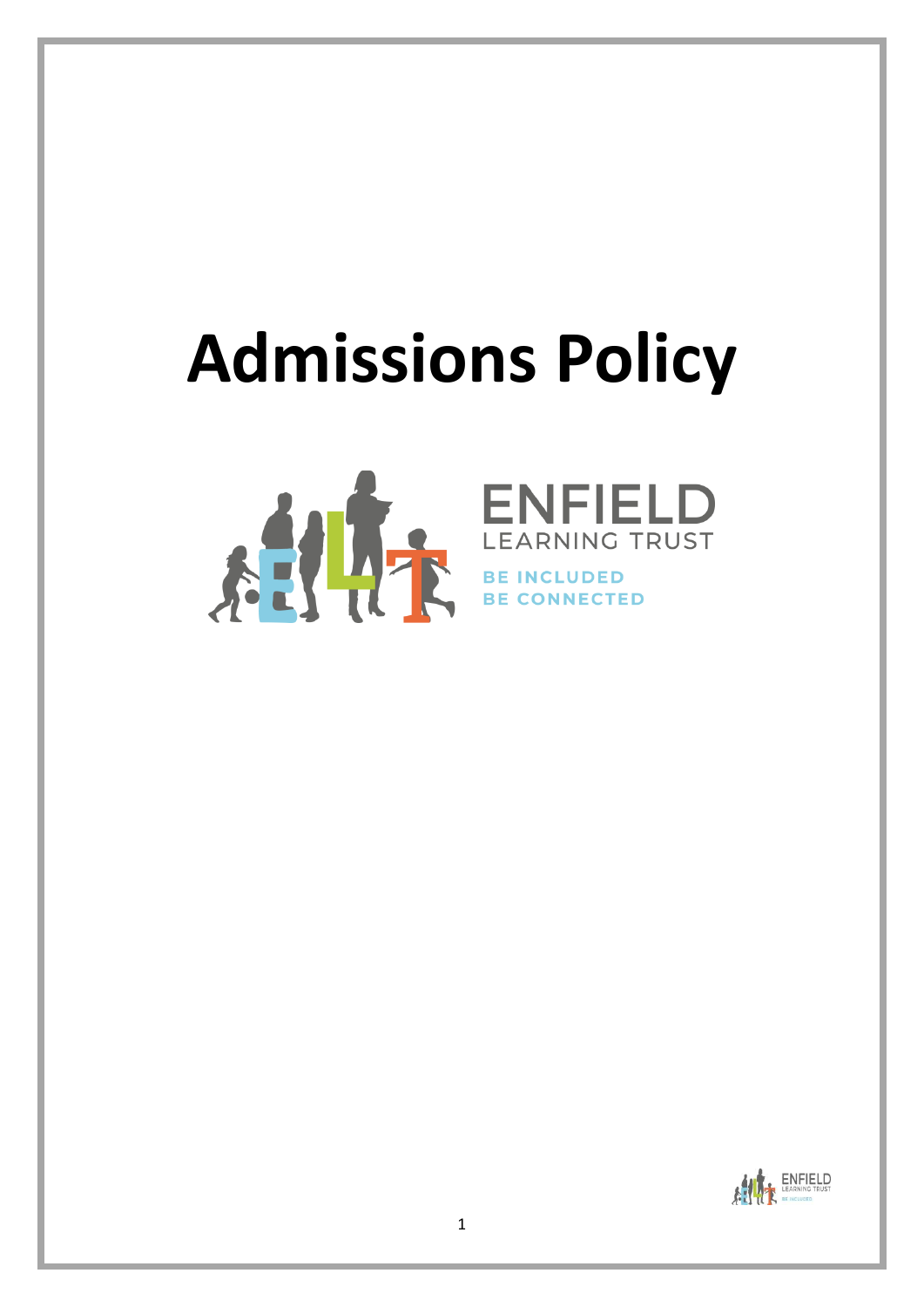| <b>Version and</b> |            | <b>Action/Notes</b>           | <b>Date Written</b>     | Date to be      |
|--------------------|------------|-------------------------------|-------------------------|-----------------|
| <b>Date</b>        |            |                               |                         | <b>Reviewed</b> |
| 5.0                | 10.05.19   | Approved by Board of Trustees | Reviewed 27.02.19       | 2020            |
| 5.1                | 09.07.19   | Approved by Board of Trustees | Updated 10.05.19 Chairs | 2020            |
|                    |            |                               | Action                  |                 |
| 6.0                | 14.07.20   | Approved by Board of Trustees | Reviewed 30.06.20       | 2021            |
| 7.0                | 19.04.2021 | Approved via Chairs Action    | Reviewed 26.03.2021     | 2022            |

### **Aims and scope**

The Board of Trustees of the Enfield Learning Trust (ELT) is responsible for the admission of pupils into its schools. It will do so in accordance with the Department for Education's School Admission Code and School Admission Appeals Code and participate in Enfield Local Authority's co-ordination of admissions processes and its Fair Access Protocol.

This document provides guidance on how to apply for In-Year places at any time, and how to apply for Nursery and Reception places for September of each year. It sets out the administrative arrangements to prepare a child for entering the school once a school place has been offered and accepted.

The ELT is committed to providing a welcoming, safe and friendly environment for all children and their families in every one of its schools. It welcomes children of all religions and none and supports children of all abilities to reach their full potential. Equally, the ELT expects that the children and their parents/carers will endeavour to play their part in developing and maintaining a positive school community. The Behaviour for Learning Policy sets out in detail what is expected of both parents and children at the school. On admittance parents and pupils where appropriate will be asked to sign a home/school agreement.

### **Nursery Admissions**

Some of the ELT schools offer part-time Nursery places. If you wish to apply for a Nursery place, please complete an Application Form online at [www.enfield.gov.uk/admissions.](http://www.enfield.gov.uk/admissions) If you need assistance to do this please speak to the school concerned.

## **Reception Admissions**

If you wish to apply for a Reception place for a child, please complete an Application Form online at [www.enfield.gov.uk/admissions.](http://www.enfield.gov.uk/admissions) If you need assistance to do this please speak to the school concerned.

### **Junior Admissions September**

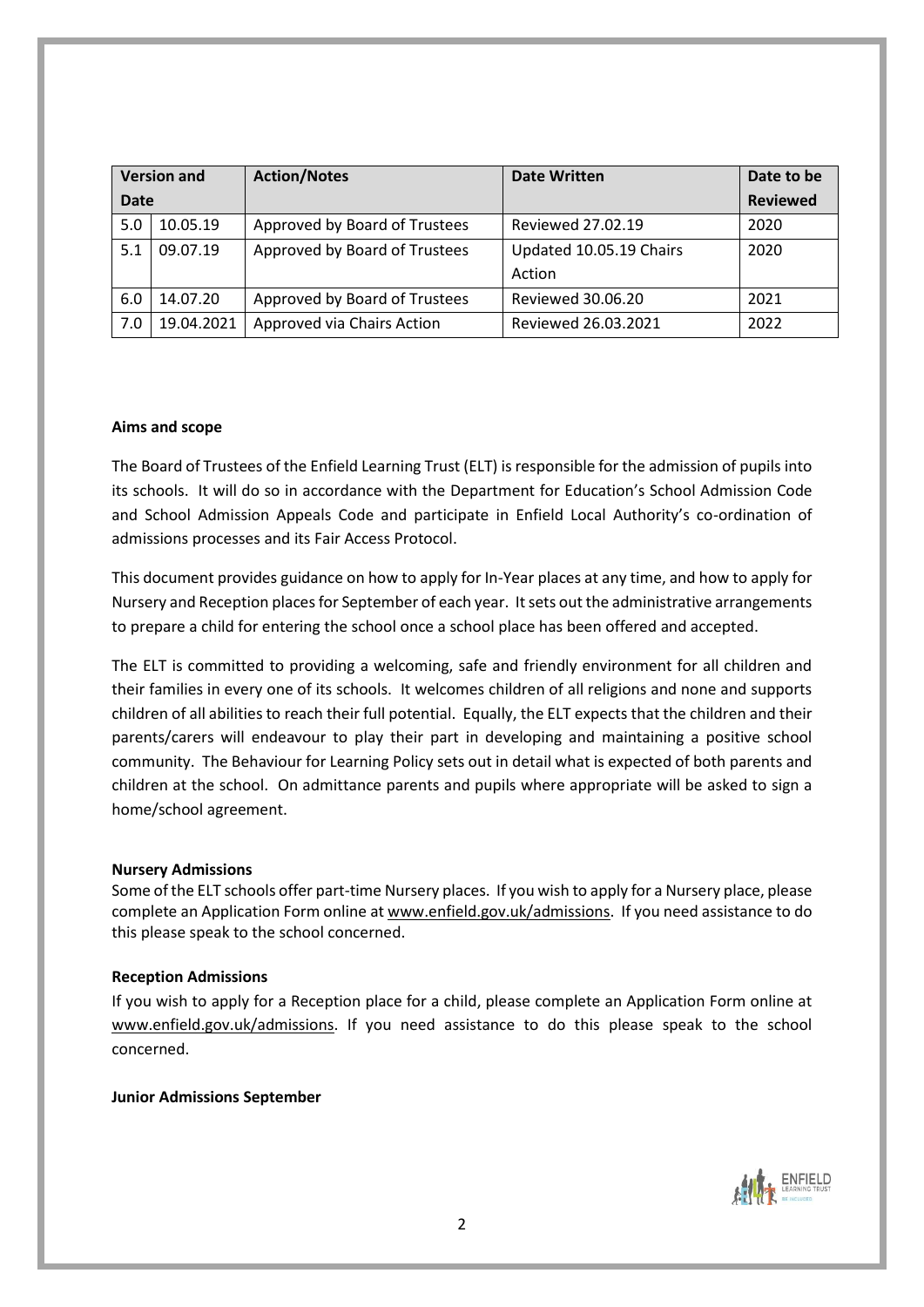| <b>School</b>                      | <b>Nursery Places</b> | Reception      | <b>Junior Places</b> |
|------------------------------------|-----------------------|----------------|----------------------|
|                                    |                       | <b>Places</b>  | (Junior School       |
|                                    |                       |                | Only)                |
| <b>Bowes Primary School</b>        | 60                    | 60             | <b>NA</b>            |
| Delta Primary School               | 30                    | 30             | <b>NA</b>            |
| <b>Chesterfield Primary School</b> | 60                    | 90             | <b>NA</b>            |
| Hazelbury Primary School           | 60                    | 150            | <b>NA</b>            |
| <b>Grange Park Primary School</b>  | 60                    | 120            | <b>NA</b>            |
| <b>Carterhatch Junior School</b>   | 0                     | 0              | 90                   |
| Fern House School                  | Special School        | Special School | Special School       |

If you wish to apply for a junior place for a child, please complete an Application Form online at [www.enfield.gov.uk/admissions.](http://www.enfield.gov.uk/admissions) If you need assistance to do this please speak to the school

concerned.

Enfield Local Authority process all applications from Enfield residents. Full details of the supporting documents required, such as proof of address, are given online. Out of Borough applicants need to apply via the local authority where they live. You cannot apply directly to ELT schools for a place.

It is important to note that even if your child attends the Nursery you must still apply for a place in a Reception class in the same way as other applicants. If your child attends an Infant school you must also apply for a junior school place. Arrangements are in place for pupils at Carterhatch Infant School to have a priority for an admission at Carterhatch Junior School but an application will need to be made.

If there are equal or fewer applications than the number of places available everyone will be offered a place. It is important that you formally accept or decline a place if it is offered, so that the school can plan ahead.

If you have been offered and accept a place at an ELT School, you will be asked for further information about your family circumstances and be given full details of how your child will be helped to prepare for starting Nursery or Reception.

If there are more applications than the number of places available the following criteria will be used to determine who is offered a place.

## **Deferred Reception Admission**

The Enfield Learning Trust provides for the admission of all children in the September following their fourth birthday. Parents of non-compulsory school age children *(four-year olds)* may request a pattern of part-time attendance or delay if that best suits the needs of their child. Parents will be offered the opportunity for their child to:

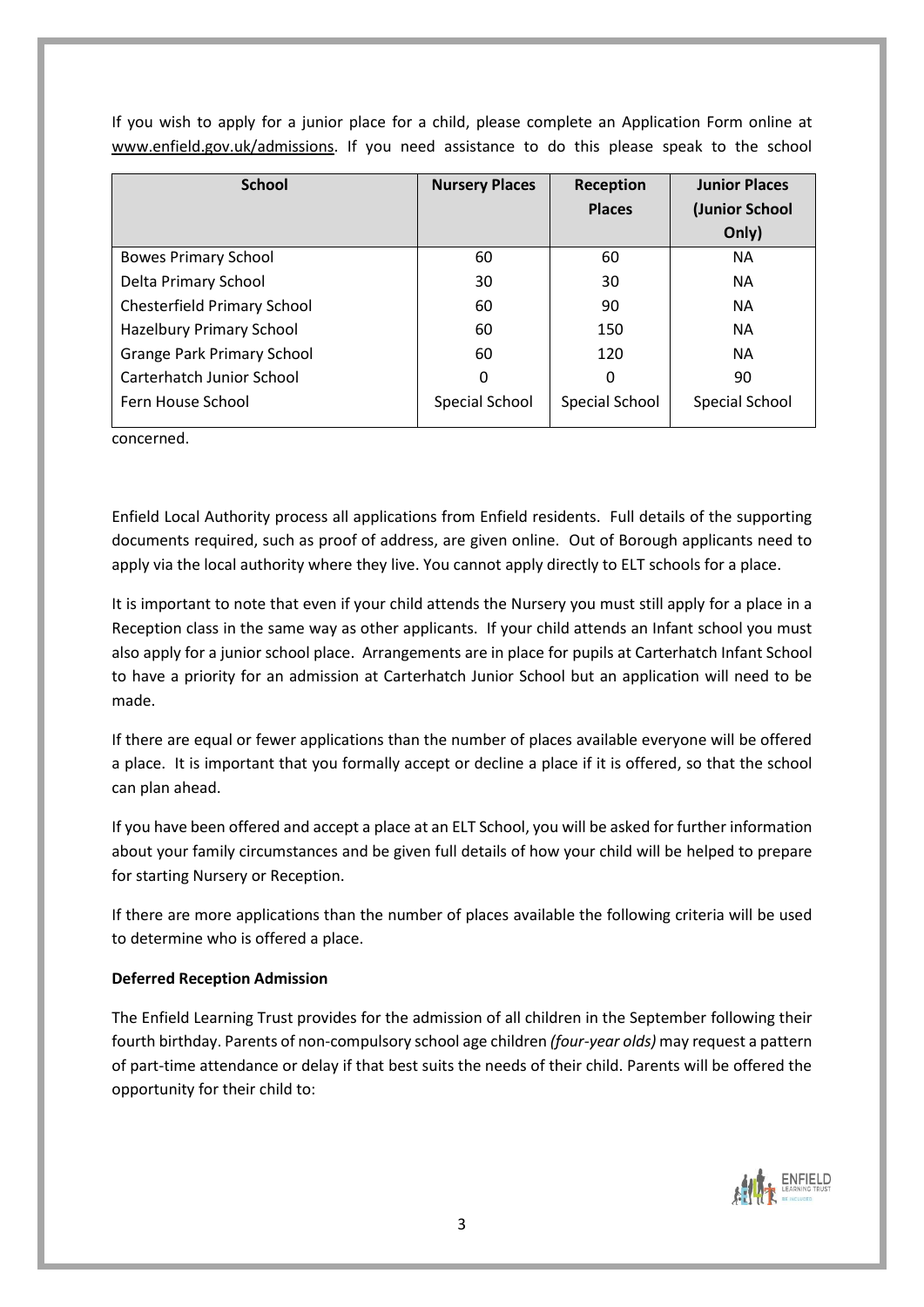- Start Reception in September on a full-time basis from their first day of attendance or on a parttime basis up to the point of reaching compulsory school age
- Delay the date their child is admitted to the school until later in the school year but not beyond the point at which they reach compulsory school age and not beyond the beginning of the summer term of the school year for which the offer of the school place was made.

And for **summer born children** (those born between 1 April and 31 August) only:

 Defer their child's entry to school by a whole year until they reach compulsory school age and be admitted to Reception rather than Year 1 with their chronological peers. This means that a summer born child would not start school at all during the academic year after their fourth birthday.

Before deciding to ask to defer your child's admission, you should contact the school(s) you are interested in applying for. They will be able to explain the provision on offer to children in the Reception Year, how it is tailored to meet the needs of summer born children and how those needs will continue to be met as the children move up through the school. They may also be able to allay any concerns that you may have about your child's readiness for school.

If you still wish to defer your child's admission to school, you must seek approval from the admission authority. As well as asking for approval for your request to defer, you should make an application as part of the main admission round for the year group that your child would normally be admitted to school. This must be submitted by the closing date of 15<sup>th</sup> January, until a decision on your request to defer has been reached. Wherever possible, you should also make your application for deferment by 15<sup>th</sup> January. A form is available on the Enfield Learning Trust website to enable you to do this.

# **Admission Criteria for the ELT Schools**

After the admission of pupils with an Education, Health and Care Plan or Statement of Special Education Needs, the following criteria are used to decide which children should be offered places when there are more children wanting to go to a school than there are places available.

a) Children in public care (looked after children) and children who were adopted, or subject to residence orders or special guardianship orders immediately following having been looked after. This does not include children who were adopted or fostered without having been previously looked after;

b) Children for whom a particular school is appropriate on exceptional medical grounds. Such applications will be considered under this criterion only if they are supported by an attached written statement from a doctor. This must demonstrate that there is a very specific connection between the child's medical need and the school requested;

c) Children with a brother or sister who will be attending the school at the time of proposed admission. The children concerned must be living at the same address;

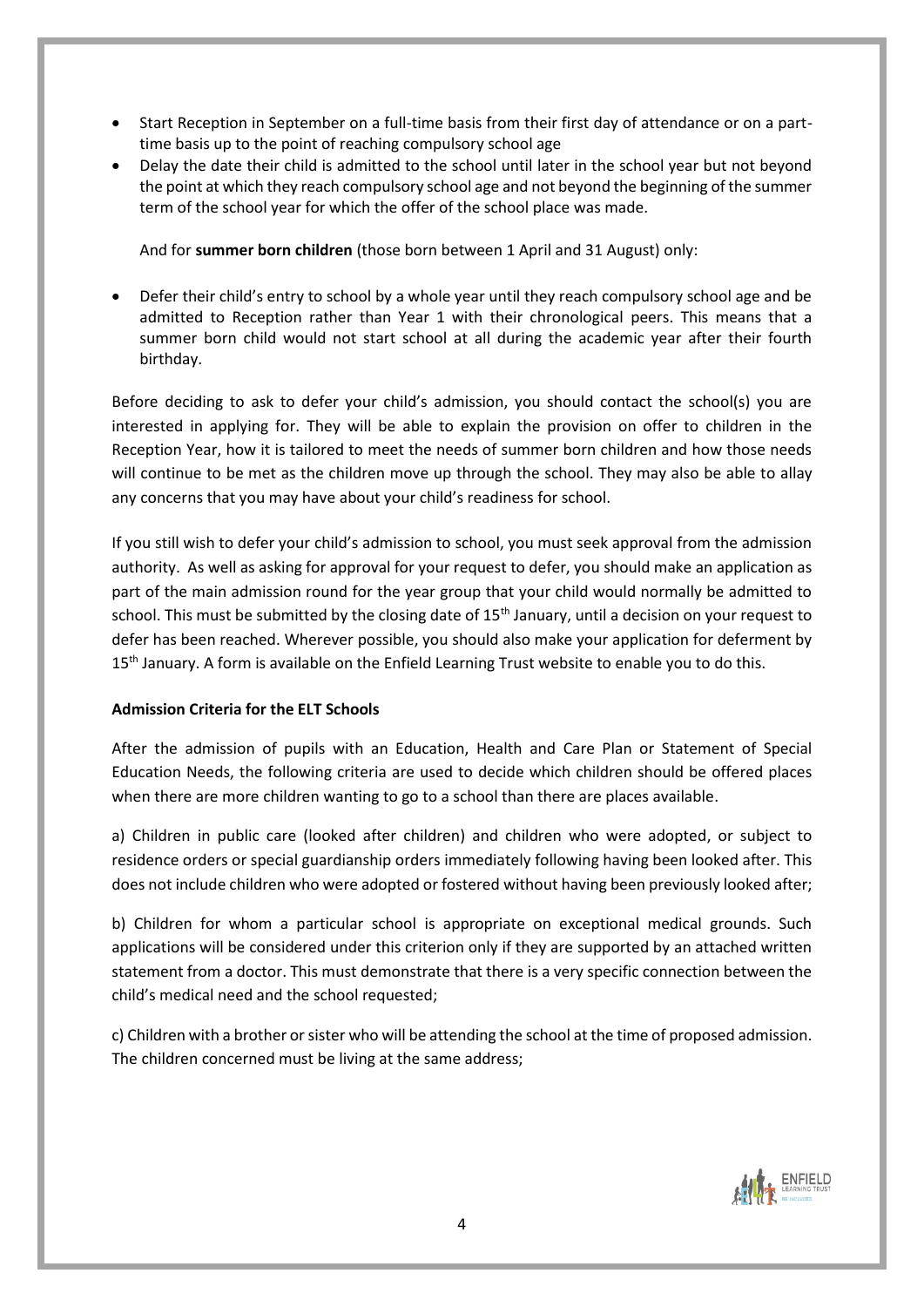d) Children whose parent is a member of staff who has been employed at the school concerned for two or more years at the time of application and/ or children of a member of staff who has been recruited to fill a vacancy for which there is a demonstrable skill shortage;

e) Children living nearest to the school measured as the crow flies, that is, in a straight line from the child's home to the main entrance of the school. These calculations are done by the LA admissions service according to a standard formula. (Travel by private car or public transport is not considered).

# **Academy admission appeals**

Any applicant refused a place has a right of appeal to an independent appeal panel established by the ELT which will publish its appeals information on its website annually.

# **Admission appeals complaints**

The Education Funding Skills Agency (EFSA) receives any complaint made by an applicant about the way admissions appeals are carried out at academies.

# **Waiting lists**

In addition to the right of appeal, unsuccessful applicants may be offered the opportunity to be placed on a waiting list. This list will be maintained by Enfield Local Authority in an order determined by the admission criteria set out above and not in the order in which applications were received or added to the list. Unsuccessful applicants will be consulted at intervals on whether they wish to remain on the waiting list, which will be maintained until the end of the academic year in question.

## **In-Term Applications and Admissions**

Applications should be made on-line to the Enfield Local Authority and not directly to the school.

The ELT schools are committed to taking their fair share of children and young people who are vulnerable and/or hard to place, as set out in Enfield's fair access protocol. Accordingly, outside the normal admissions round, priority can be given to a child or young person where admission is requested under any local protocol even when this would mean exceeding the published admission number.

# **Play Sessions**

Play session/s takes place in the School during the Summer Term which eases the transition into school. The sessions are for pre-school children, their parents/carers and siblings who have been allocated a place at the school. Parents/carers will receive a letter inviting them to attend the play session/s. Play Session/s help children and their parents/carers to get know school staff and the